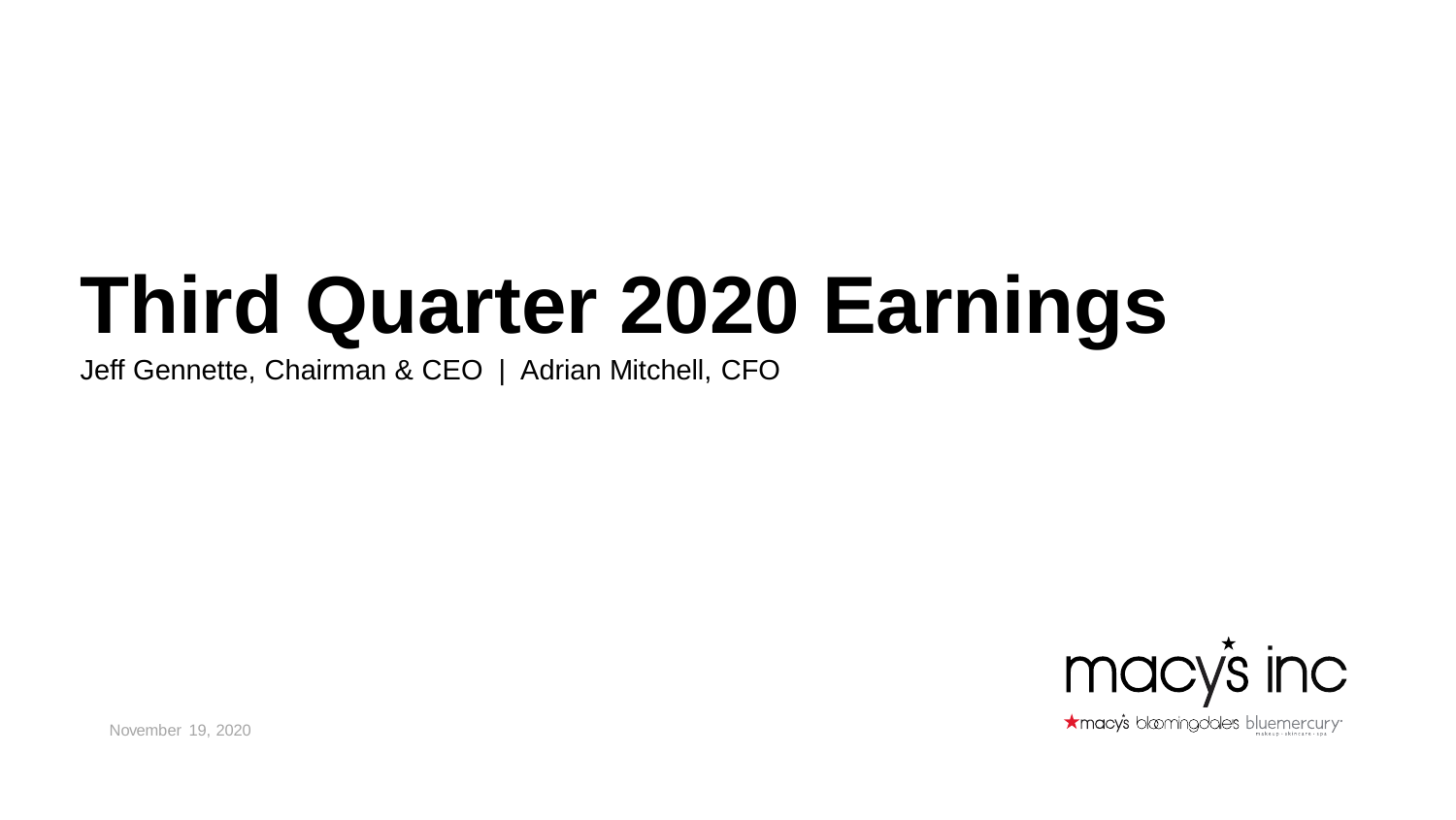## **SAFE HARBOR STATEMENT**

All statements in this presentation that are not statements of historical fact are forward-looking statements within the meaning of the Private Securities Litigation Reform Act of 1995. Such statements are based upon the current beliefs and expectations of Macy's management and are subject to significant risks and uncertainties. Actual results could differ materially from those expressed in or implied by the forward-looking statements contained in this release because of a variety of factors, including the effects of the novel coronavirus (COVID-19) on Macy's customer demand and supply chain, as well as its consolidated results of operation, financial position and cash flows, Macy's ability to successfully implement its Polaris strategy and restructuring, including the ability to realize the anticipated benefits within the expected time frame or at all, conditions to, or changes in the timing of proposed real estate and other transactions, prevailing interest rates and non-recurring charges, the effect of potential changes to trade policies, store closings, competitive pressures from specialty stores, general merchandise stores, off-price and discount stores, manufacturers' outlets, the Internet and catalogs and general consumer spending levels, including the impact of the availability and level of consumer debt, possible systems failures and/or security breaches, the potential for the incurrence of charges in connection with the impairment of intangible assets, including goodwill, Macy's reliance on foreign sources of production, including risks related to the disruption of imports by labor disputes, regional or global health pandemics, and regional political and economic conditions, the effect of weather and other factors identified in documents filed by the company with the Securities and Exchange Commission, including under the captions "Forward-Looking Statements" and "Risk Factors" in the Company's Annual Report on Form 10-K for the year ended February 1, 2020 and Quarterly Report on Form 10-Q for the quarterly period ended August 1, 2020. Macy's disclaims any intention or obligation to update or revise any forward-looking statements, whether as a result of new information, future events or otherwise, except as required by law.

This presentation includes non-GAAP financial measures that exclude the impact of certain financial statement items. Additional important information regarding these non-GAAP financial measures as well as others used in the earnings release can be found on the Investors section of our website.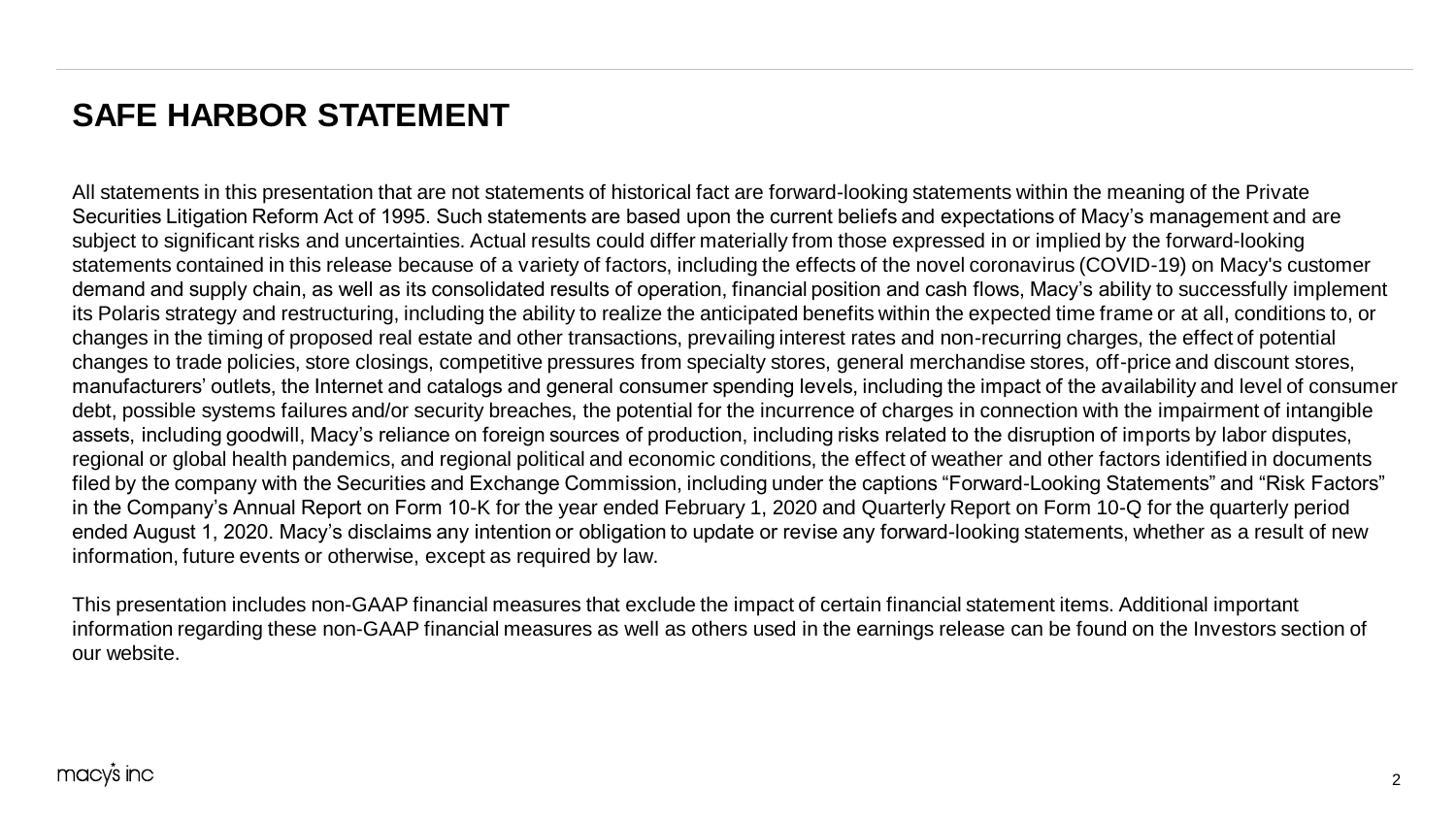## **THIRD QUARTER SNAPSHOT**

| millions, except per share figures and percentages            | 3Q20             | 3Q19             |
|---------------------------------------------------------------|------------------|------------------|
| <b>Net Sales</b>                                              | \$3,990          | \$5,173          |
| Comp sales - owned                                            | $(21.0)\%$       | (3.9)%           |
| Comp sales - owned + licensed                                 | $(20.2)\%$       | $(3.5)\%$        |
| Credit card revenues, net                                     | \$195            | \$183            |
| Gross margin<br>Gross margin rate                             | \$1,421<br>35.6% | \$2,067<br>40.0% |
| Selling, general & administrative expense (SG&A)<br>SG&A rate | \$1,726<br>43.3% | \$2,202<br>42.6% |
| Gains on sale of real estate (ASG)                            | \$3              | \$17             |
| <b>GAAP Diluted EPS</b>                                       | \$ (0.29)        | \$0.01           |
| <b>Adjusted Diluted EPS</b>                                   | \$ (0.19)        | \$0.07           |
| <b>Adjusted Diluted EPS (ex-ASG)</b>                          | \$ (0.20)        | \$0.03           |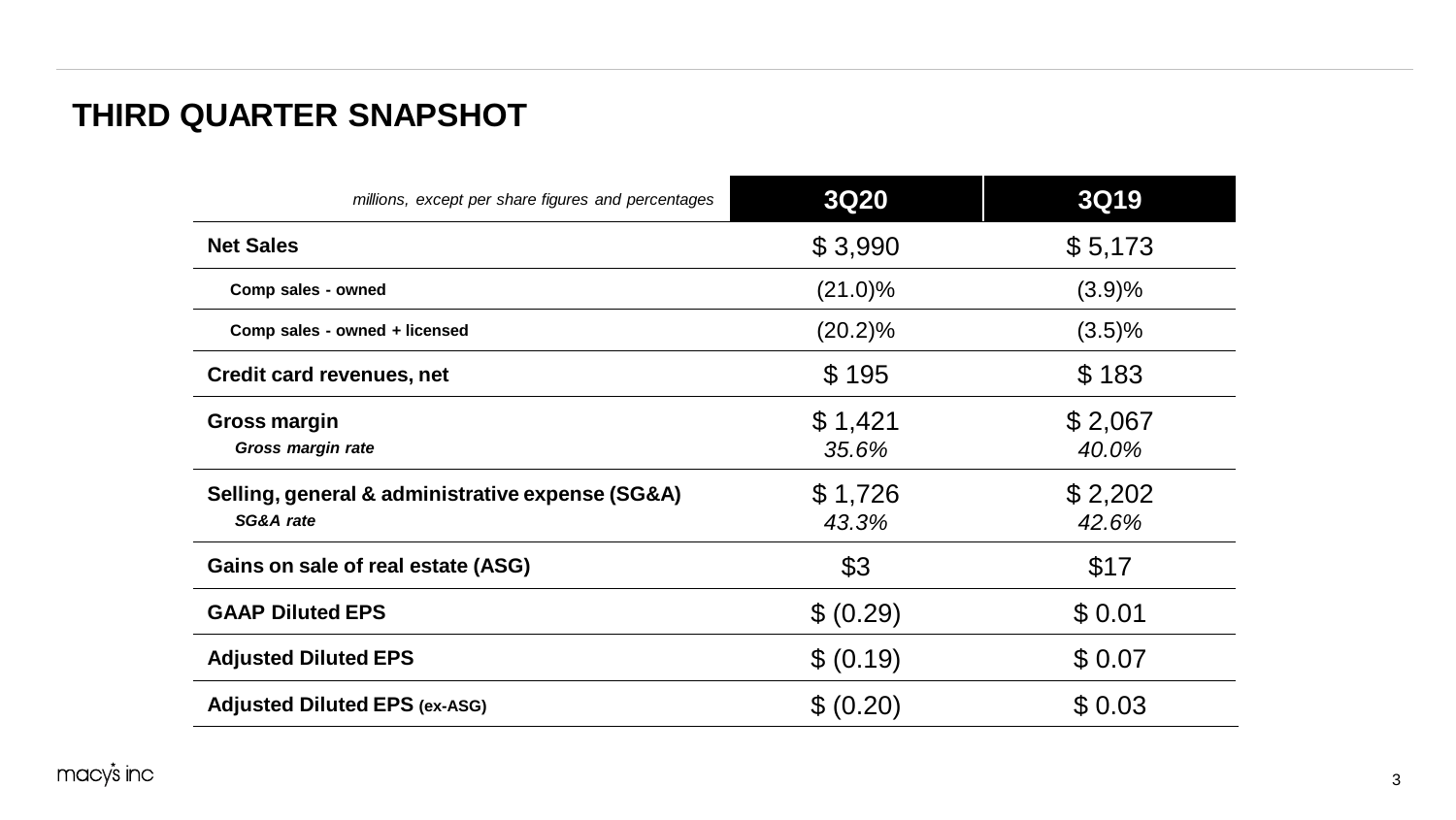## **THIRD QUARTER HIGHLIGHTS**

- Positive adjusted EBITDA of **\$159 million** achieved one quarter sooner than expected
	- Positive unadjusted EBITDA of **\$113 million**
- Finished the quarter without drawing from asset-backed credit facility
	- Strong liquidity position with approximately **\$1.6 billion** in cash at the end of Q3
- Omnichannel sales of approximately **\$4.0 billion**, a decline of **20.2%** on an owned-plus-licensed comparable basis
	- Some sales pulled forward into Q3 from Q4
		- Industry and Macy's experienced earlier-than-normal holiday demand in October
		- Shift in start of Friends and Family event from November into October
	- Store sales **declined** approximately **36%** versus LY
	- Strong digital year-over-year growth of approximately **27%**
		- Penetration rate of ~**38%**, **up more than 14 percentage points** over LY
- Gross margin rate of **35.6%,** down **440 basis points** from LY but up significantly from the Q2
	- Inventory down **29%** year-over-year; entering fourth quarter in a clean inventory position
- SG&A expenses of **\$1.7 billion**, **an improvement of 21.6%** from LY
	- SG&A rate **increased** by **70 basis points** year-over-year, to **43.3%**

macy's inc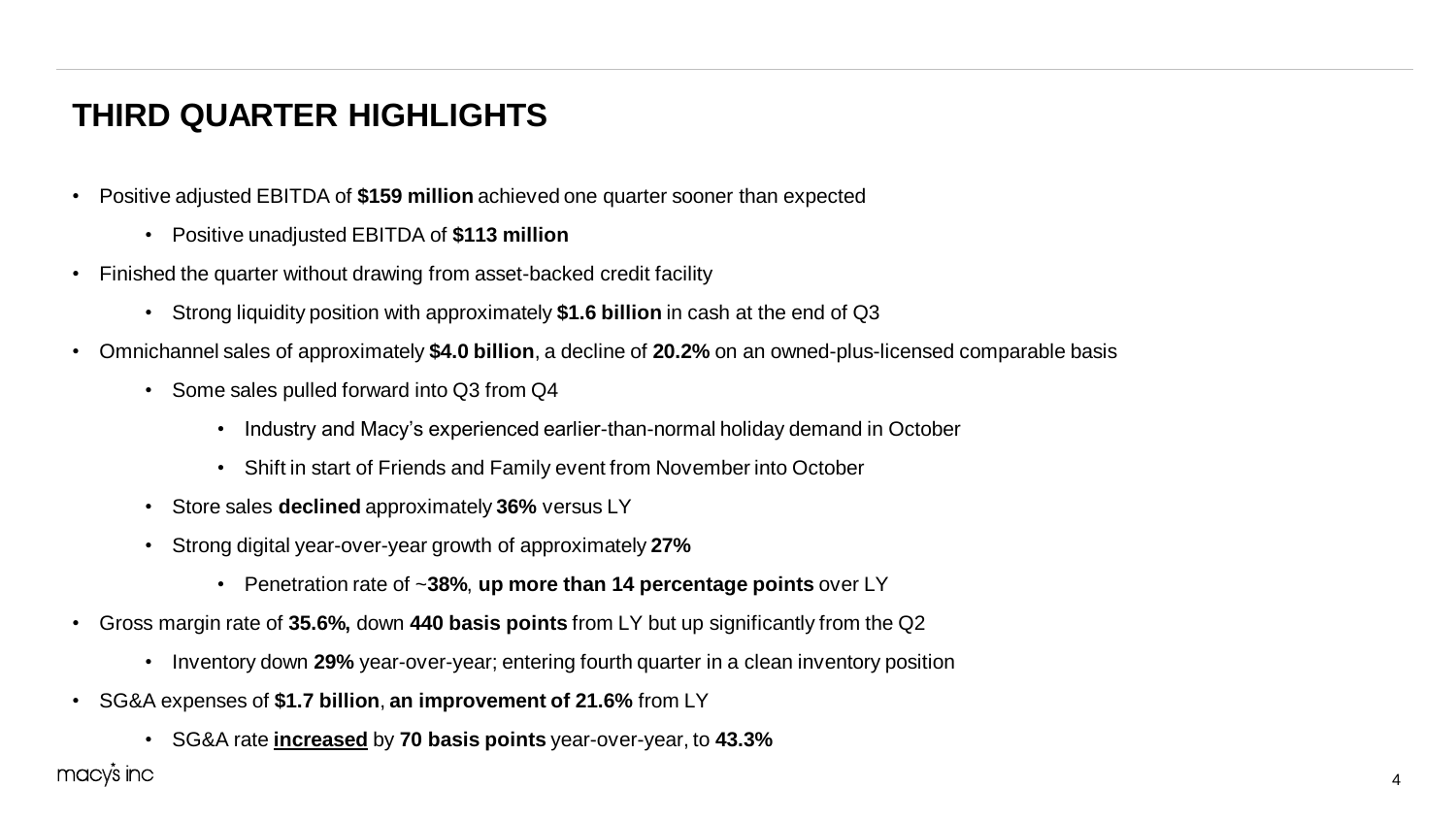## **THIRD QUARTER HIGHLIGHTS**

| millions, except percentages       | 3Q20    | 3Q19    | <b>Change</b> | <b>Notes</b>                                                                                                                                                                                                                                                                                                                                                                                          |
|------------------------------------|---------|---------|---------------|-------------------------------------------------------------------------------------------------------------------------------------------------------------------------------------------------------------------------------------------------------------------------------------------------------------------------------------------------------------------------------------------------------|
| <b>Credit Revenue</b>              | \$195   | \$183   | $+ $12$       | Profit share from our Citibank arrangement has performed better then<br>anticipated in recent months as customers are revolving and maintaining<br>their currency with us<br>Potentially influenced by the broader macro observations in savings rate,<br>industry COVID relief efforts and fewer new customers acquisitions near-<br>term<br>Have not seen an increase into delinguency at this time |
| <b>Credit Penetration</b>          | 45.0%   | 48.3%   | $-330$ bps    | Improvement from the second quarter, which was down 590 basis points to<br>its prior-year period                                                                                                                                                                                                                                                                                                      |
| <b>Gross Margin Rate</b>           | 35.6%   | 40.0%   | $-440$ bps    | Year-over-year decline due to COVID-19<br>Improvement from second quarter:<br>Retail margins benefited from disciplined inventory management,<br>better sell-through of both full-price and clearance merchandise,<br>and lower clearance markdowns                                                                                                                                                   |
| <b>Asset Sale Gains</b>            | \$3     | \$17    | $-$14$        | Real estate transactions continued to be minimal<br>More selective and thoughtful about when to go to market on certain assets<br>in order to maximize value<br>Expected to recognize about \$50 million for the full year                                                                                                                                                                            |
| <b>SG&amp;A Expense</b>            | \$1,726 | \$2,202 | $-$476$       | Better than expected<br>Driven largely by strict expense management<br>Very disciplined with variable costs.                                                                                                                                                                                                                                                                                          |
| <b>SG&amp;A Rate</b><br>macy's inc | 43.3%   | 42.6%   | $+70$ bps     |                                                                                                                                                                                                                                                                                                                                                                                                       |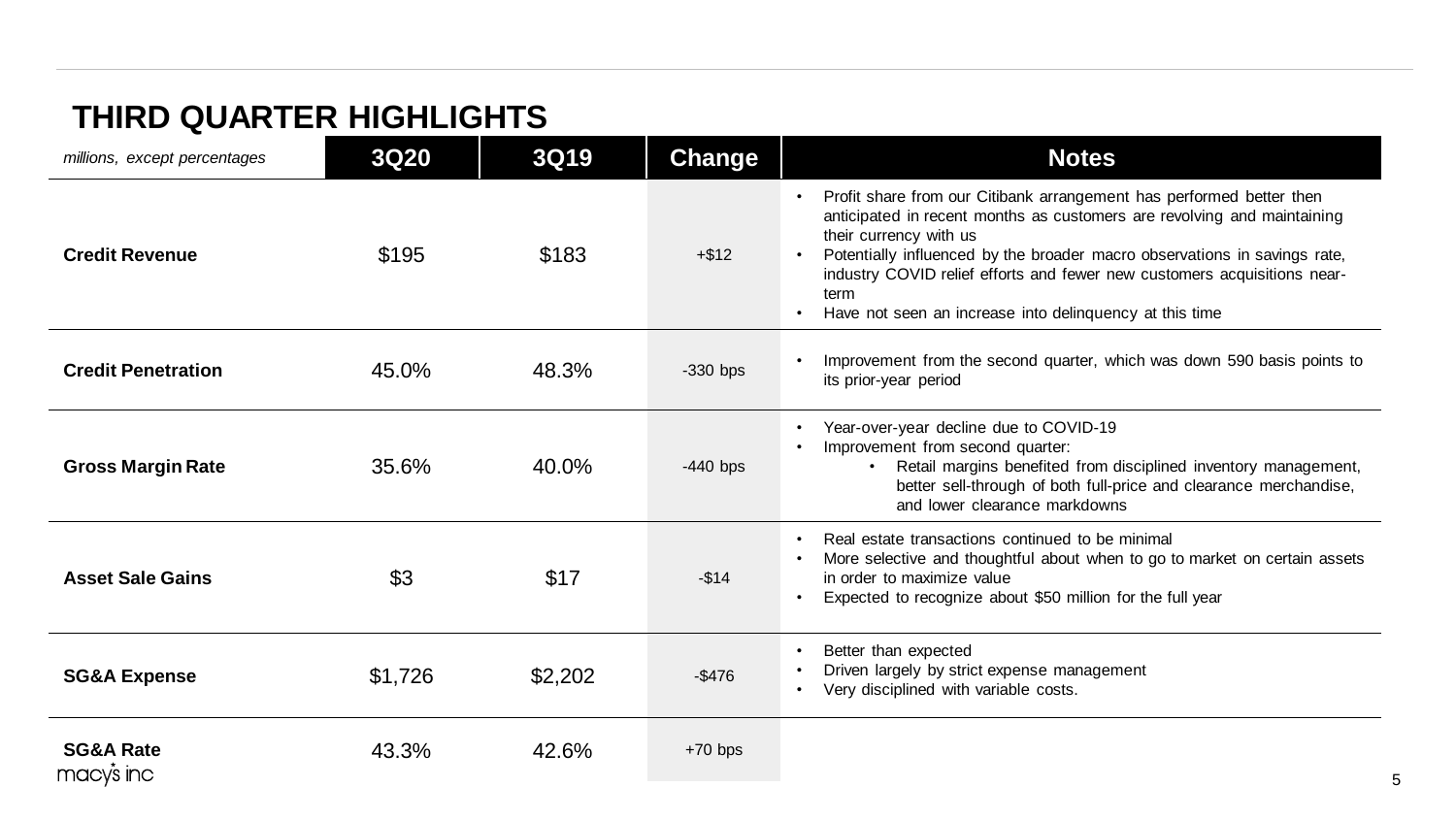## **2020 EXPECTATIONS**

|                                                                                      | ZUZU LAT LUTATIUNU                                                                                                                                           |
|--------------------------------------------------------------------------------------|--------------------------------------------------------------------------------------------------------------------------------------------------------------|
| Comp sales - owned + licensed                                                        | Down low- to mid-20's for the Fall season                                                                                                                    |
| <b>Digital</b>                                                                       | Annual digital sales penetration of mid-40%.<br>High-teens digital increase in the Fall season.<br>Low- to mid-teens increase for full year digital sales    |
| <b>Stores</b>                                                                        | Q2 exit rate holds through Fall season                                                                                                                       |
| Credit card revenues, net                                                            | Down year-over-year in Q4.<br>As a percent of sales, modestly higher than last<br>vear's Q4                                                                  |
| Gross margin rate                                                                    | Fall gross margin expected to be mid-single-digit<br>percentage points lower than Fall last year. Quarterly<br>margins expected to peak in the third quarter |
| SG&A expense rate                                                                    | Elevated levels of SG&A as percentage of sales.<br>For Fall 2020, low- to mid-single-digit percentage points<br>higher than last year for Fall               |
| Gains on sale of real estate (ASG)                                                   | Approximately \$50 million for the year                                                                                                                      |
| Adjusted Earnings before Interest, Taxes and Depreciation & Amortization<br>(EBITDA) | Improving sequentially in Q4 from Q3                                                                                                                         |
| Interest expense, net                                                                | Approximately \$300 million for the year                                                                                                                     |
| <b>Adjusted tax rate</b>                                                             | Between 35% and 38% for the year                                                                                                                             |
| <b>Capital Expenditures</b>                                                          | Approximately \$450 million for the year                                                                                                                     |
|                                                                                      |                                                                                                                                                              |

**2020 EXPECTATIONS**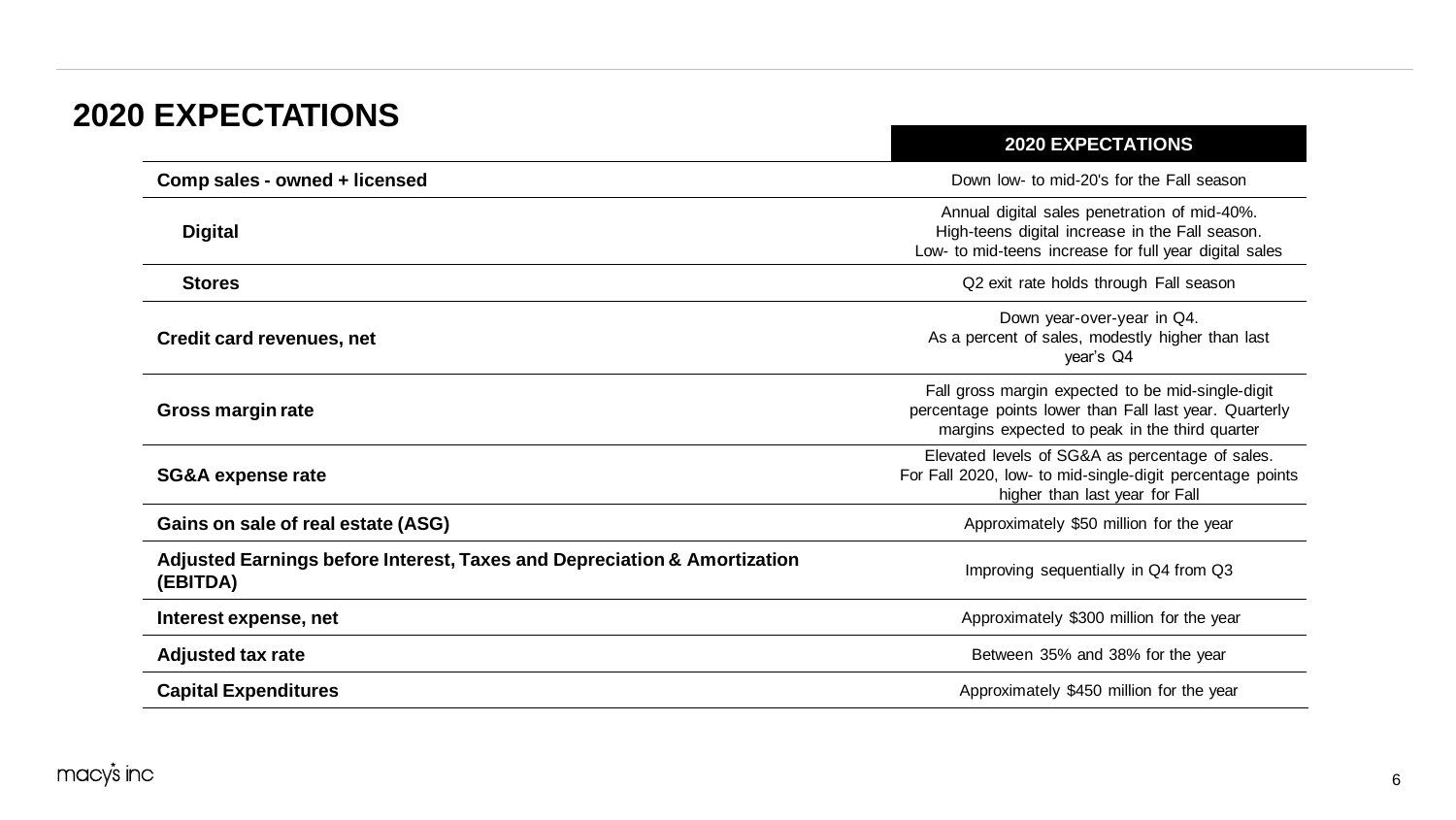## **OUR VISION IS TO BE THE LEADING MULTI-BRANDED FASHION RETAILER**

**FROM OFF-PRICE TO LUXURY, FROM ONLINE TO OFFLINE, FROM ON-MALL TO OFF-MALL WE WILL OFFER CONVENIENT ACCESS TO THE FULLNESS OF OUR BRANDS.** 





**Our customers want great fashion and brands.**

**Our customers are omni-shoppers.** 



**Our customers come to us for the special moments of life.**



We are committed to ensuring that Macy's, Inc. will be a great place to work, shop, and invest.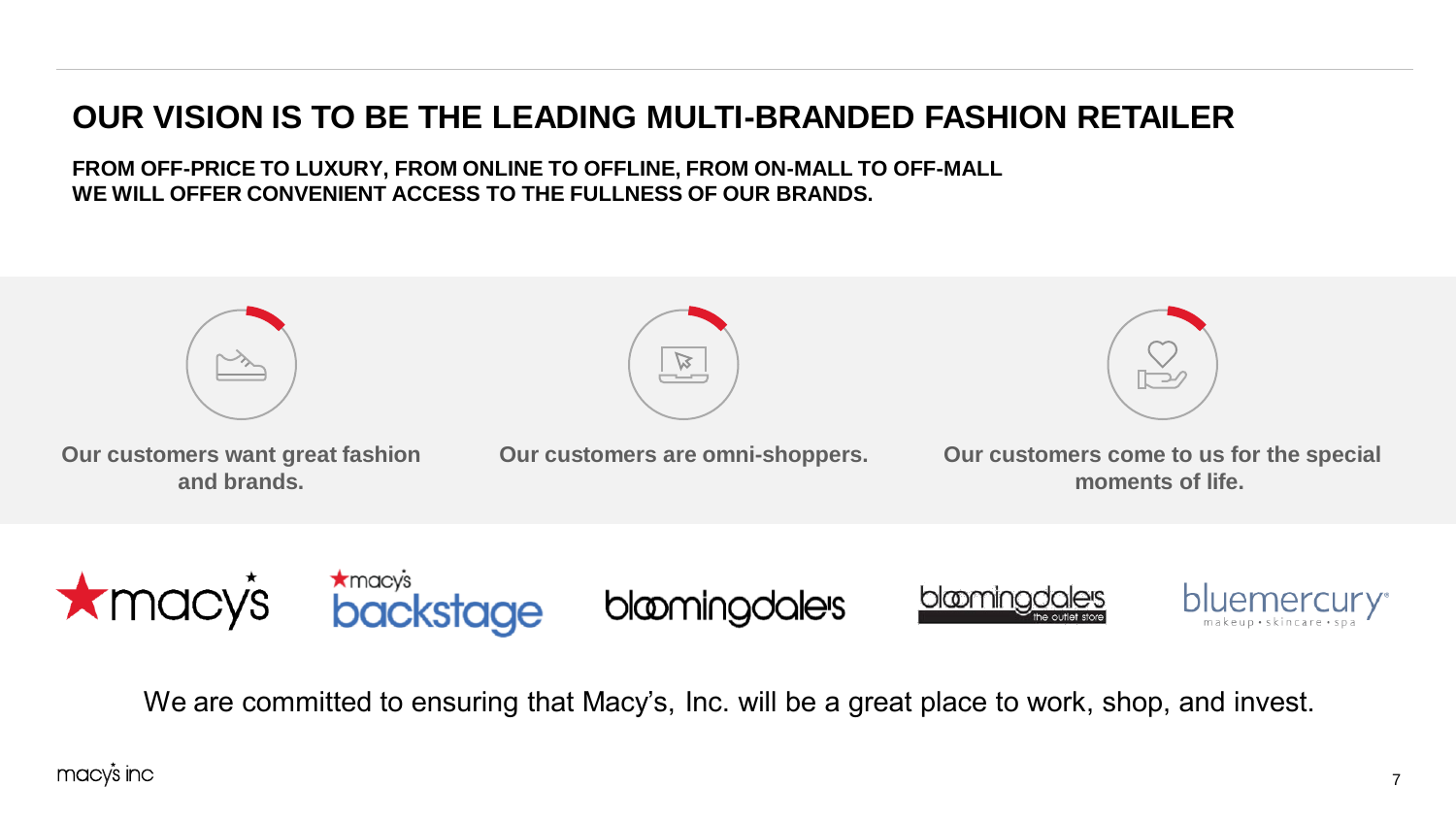## **WE HAVE REFINED OUR POLARIS STRATEGIES WITH A FOCUS ON HOW EACH WILL STRENGTHEN & REINFORCE EACH OTHER**



#### **CUSTOMER**

We will develop a high engagement **customer ecosystem** that is designed to build strong **profitable lifetime relationships** one customer at a time.

#### FASHION

We will build on our fashion authority by **curating** the best national and private **brands** to support our customer's **selfexpression** from offprice to luxury.

#### DIGITAL

We will strategically invest across the enterprise to **improve** the digital **experience** building customer lifetime value and driving **profitable digital growth**.

#### OMNI EXPERIENCE

.

We will **innovate** and **optimize** our **stores, supply chain**, and **call centers** to ensure every customer can shop when, where and how they choose.

### COST BASE

We will show **discipline** on **cost management**  and create a culture of continuous assessment to derive the **greatest ROI** on every dollar spent.

.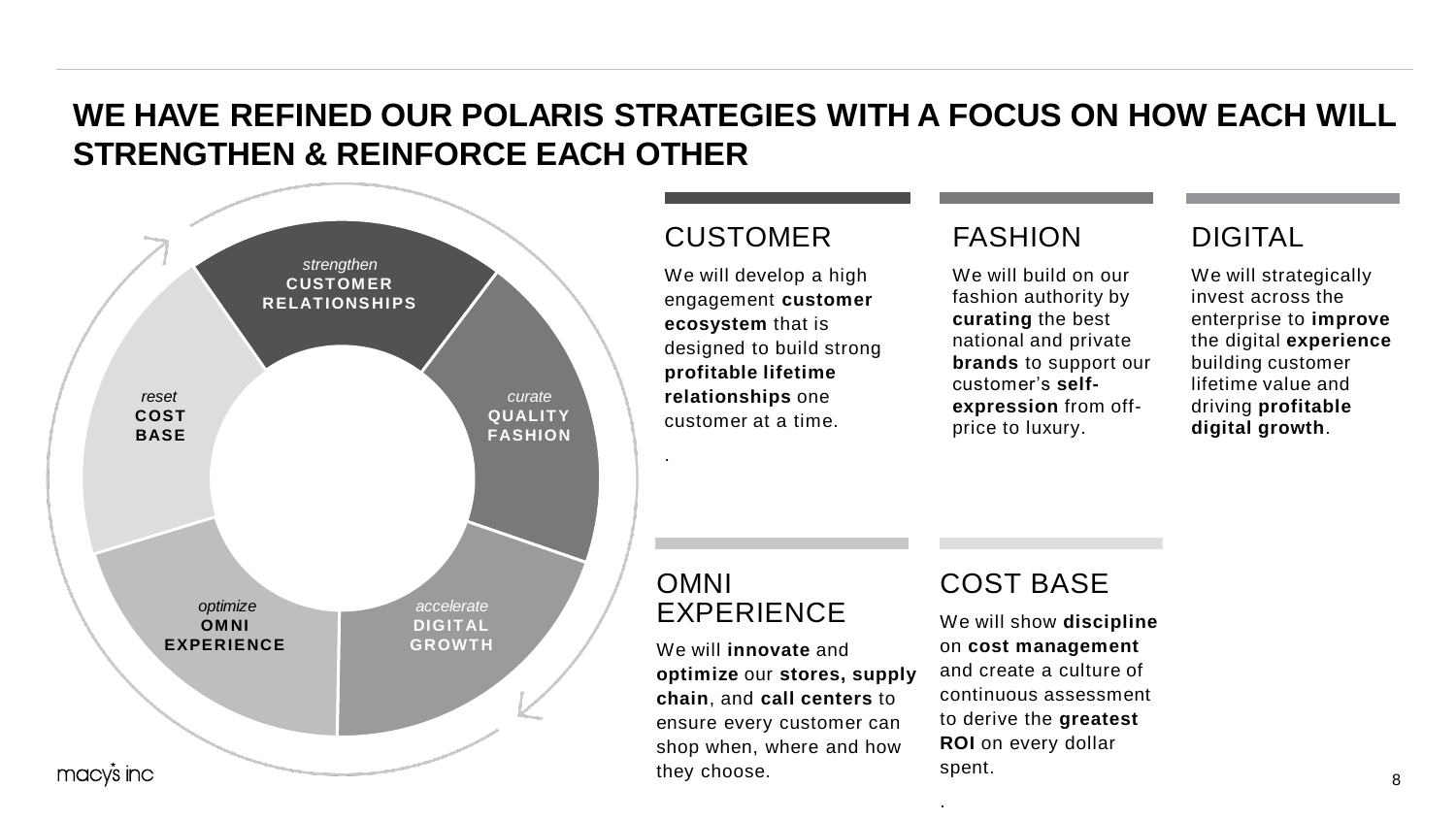## **POLARIS STRATEGIES DRIVE COMPETITIVE ADVANTAGE & DIFFERENTIATION**

TO FIRST RECOVER THE BUSINESS THEN DRIVE BOTH TOP- AND BOTTOM-LINE GROWTH

| strengthen<br><b>CUSTOMER</b><br><b>RELATIONSHIPS</b>                                      |   | curate<br>QUALITY<br><b>FASHION</b>                                                                                                             |              | accelerate<br><b>DIGITAL</b><br><b>GROWTH</b>                                                                                                                                                      |   | optimize<br>OMNI<br>NETWORK                                                                                                                                                                                                           | reset<br>COST<br><b>BASE</b>                                                                      |
|--------------------------------------------------------------------------------------------|---|-------------------------------------------------------------------------------------------------------------------------------------------------|--------------|----------------------------------------------------------------------------------------------------------------------------------------------------------------------------------------------------|---|---------------------------------------------------------------------------------------------------------------------------------------------------------------------------------------------------------------------------------------|---------------------------------------------------------------------------------------------------|
| <b>Maximize customer</b><br>lifetime value (CLV)                                           | ✓ | Curate national & private<br><b>brands</b> from off-price to<br>luxury                                                                          | ✓            | Improve end-to-end<br>Digital experience                                                                                                                                                           |   | <b>Evolve</b> role of the store<br>Market ecosystem/                                                                                                                                                                                  | Rewire organization cost<br>base to support<br>profitable growth                                  |
| Continue to grow Star<br><b>Rewards loyalty program</b>                                    | ✓ | <b>Grow Backstage while</b><br>reducing cost base                                                                                               | $\checkmark$ | Deliver profitable<br>omnichannel growth                                                                                                                                                           |   | small-format, off-mall<br>store test                                                                                                                                                                                                  | Maximize sales flex<br>dollars through<br>identification and reset                                |
| Increase conversion<br>thru personalized<br>recommendation on site<br>and off site tactics | ✓ | Create ideal experience in<br><b>Fine Jewelry</b><br>and Beauty                                                                                 | ✓            | Provide an intuitive,<br>engaging, and inspiring<br>product discovery<br>experience by improving<br>search, browse, and                                                                            |   | Supply chain redesign<br>with an early emphasis<br>on capacity planning and<br>centralized fulfillment.                                                                                                                               | of variable cost drivers<br>Increase negotiated<br>contract savings with a                        |
| Pursue on-site and off-<br>site monetization as a<br>future growth driver.<br>nacvs inc    |   | Maximize the return to<br>home trend and amplify<br>Bloomingdale's status as<br>the destination for<br>textiles from private brand<br>to luxury |              | product detail pages on<br>macys.com and<br>bloomingdales.com<br>Deliver a user-friendly<br>mobile app that<br>optimizes the<br>omnichannel shopping<br>experience at Macy's and<br>Bloomingdale's | ✓ | Strengthen<br><b>Bloomingdale's Outlet</b><br>sales and margin by<br>better leveraging<br>Bloomingdale's<br><b>Department Store</b><br>merchandise and<br>opportunities in the<br>market while also driving<br>operating efficiencies | focus on rate<br>Continuously prioritize<br>and allocate payroll<br>dollars as turnover<br>occurs |

macys inc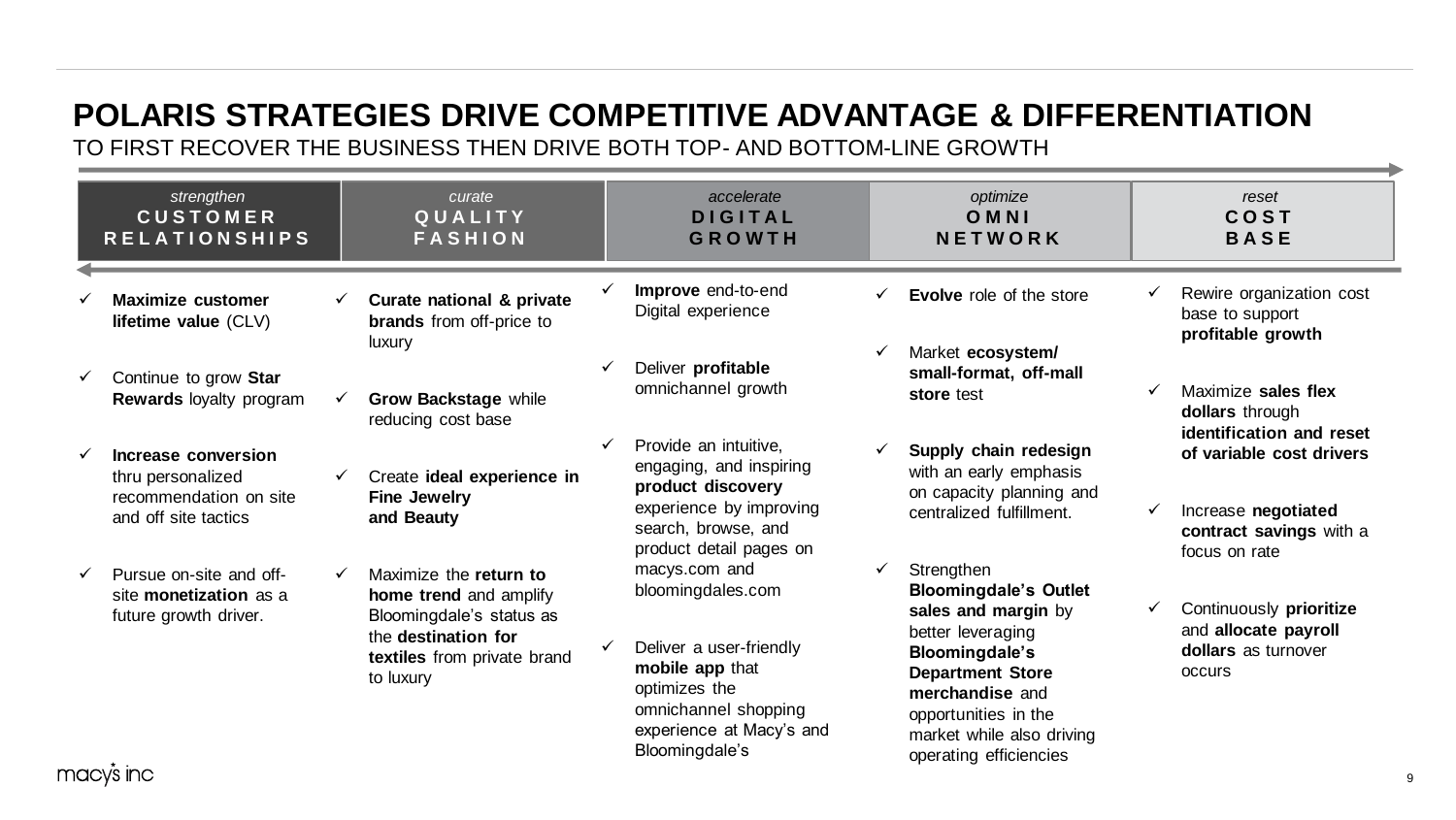## **POLARIS WILL STABILIZE AND GROW GROSS MARGIN AND RIGHT-SIZE COST BASE**

GROSS MARGIN AND SG&A IMPROVEMENT TARGETS

Marketing Supply Chain 2 Stores Corporate & other 2022 run-rate savings **SG&A** Target of ~\$1.5 billion **Gross Margin** Target of ~\$600 million

**~ \$2.1 billion**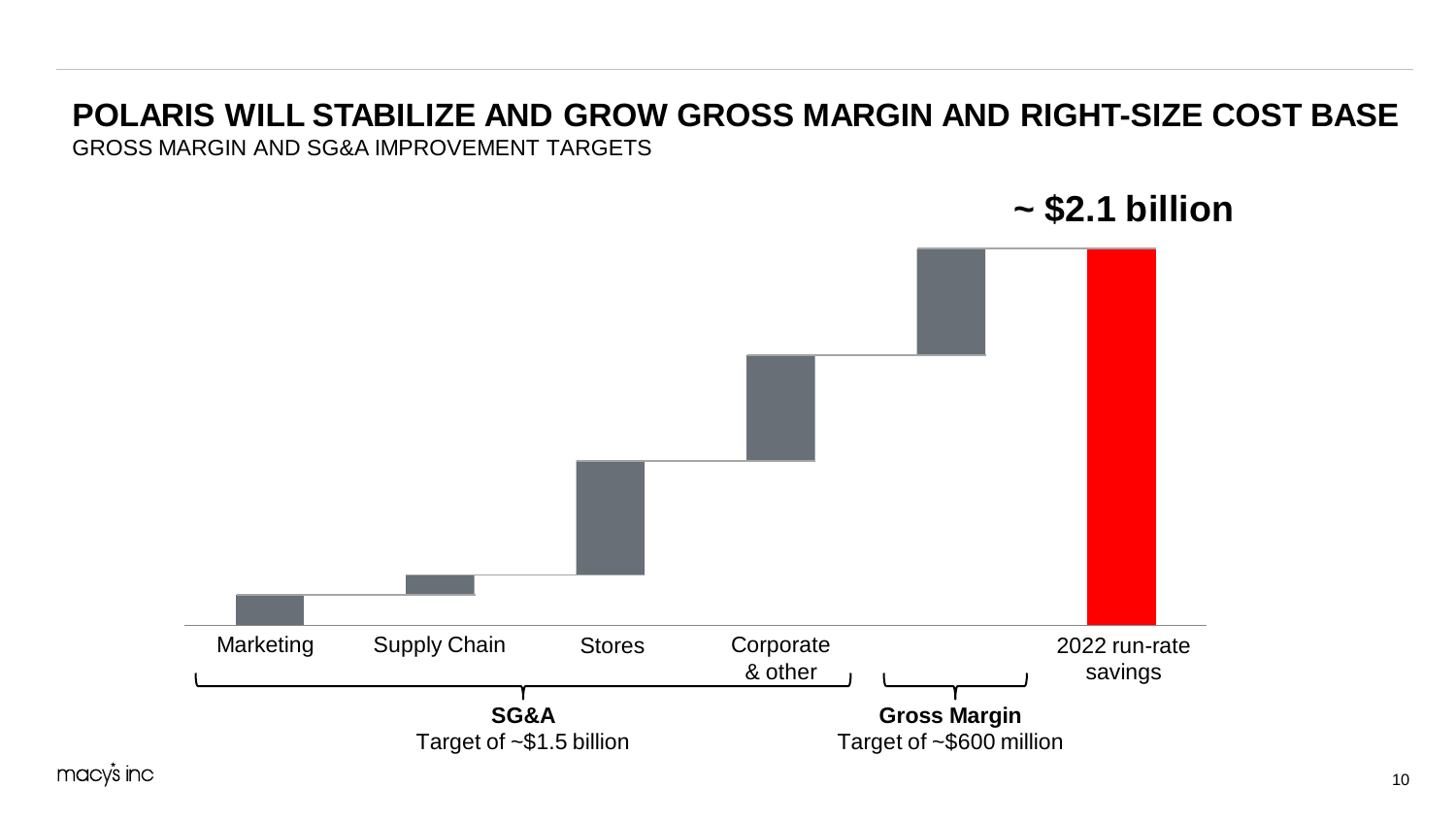## **MACY'S, INC. STORE COUNT Macy's, Inc. Store Count**

|                                       | <b>End of 2Q20</b> |                        |              | <b>End of 3Q20</b>     | Change in Store Locations from 2Q20 |  |  |
|---------------------------------------|--------------------|------------------------|--------------|------------------------|-------------------------------------|--|--|
|                                       | <b>Boxes</b>       | <b>Store Locations</b> | <b>Boxes</b> | <b>Store Locations</b> |                                     |  |  |
| <b>Macy's Flagships</b>               | 16                 | 11                     | 16           | 11                     |                                     |  |  |
| <b>Macy's Magnets</b>                 | 429                | 384                    | 429          | 384                    |                                     |  |  |
| <b>Macy's Core</b>                    | 445                | 395                    | 445          | 395                    | $\mathbf 0$                         |  |  |
| <b>Macy's Neighborhood</b>            | 100                | 94                     | 98           | 92                     | $-2$                                |  |  |
| <b>Macy's Furniture</b>               | 53                 | 48                     | 53           | 48                     |                                     |  |  |
| <b>Macy's Furniture Clearance</b>     | $\mathbf{2}$       | $\mathbf{2}$           | $\mathbf{2}$ | $\mathbf{2}$           |                                     |  |  |
| <b>Freestanding Backstage</b>         | 6                  | 6                      | 6            | 6                      |                                     |  |  |
| <b>Macy's Small Format</b>            | 1                  | 1                      | 1            | 1                      |                                     |  |  |
| <b>Total Macy's</b>                   | 607                | 546                    | 605          | 544                    | $-2$                                |  |  |
| <b>Bloomingdale's Dept. Stores</b>    | 36                 | 34                     | 36           | 34                     |                                     |  |  |
| <b>Bloomingdale's Furniture/Other</b> | 1                  | 1                      | 1            | 1                      |                                     |  |  |
| <b>Bloomingdale's The Outlet</b>      | 19                 | 19                     | 19           | 19                     |                                     |  |  |
| <b>Total Bloomingdale's</b>           | 56                 | 54                     | 56           | 54                     | $\mathbf{0}$                        |  |  |
| <b>Bluemercury</b>                    | 171                | 171                    | 166          | 166                    | -5                                  |  |  |
| <b>Total Macy's, Inc.</b>             | 834                | 771                    | 827          | 764                    | $-7$                                |  |  |

Notes:

macy's inc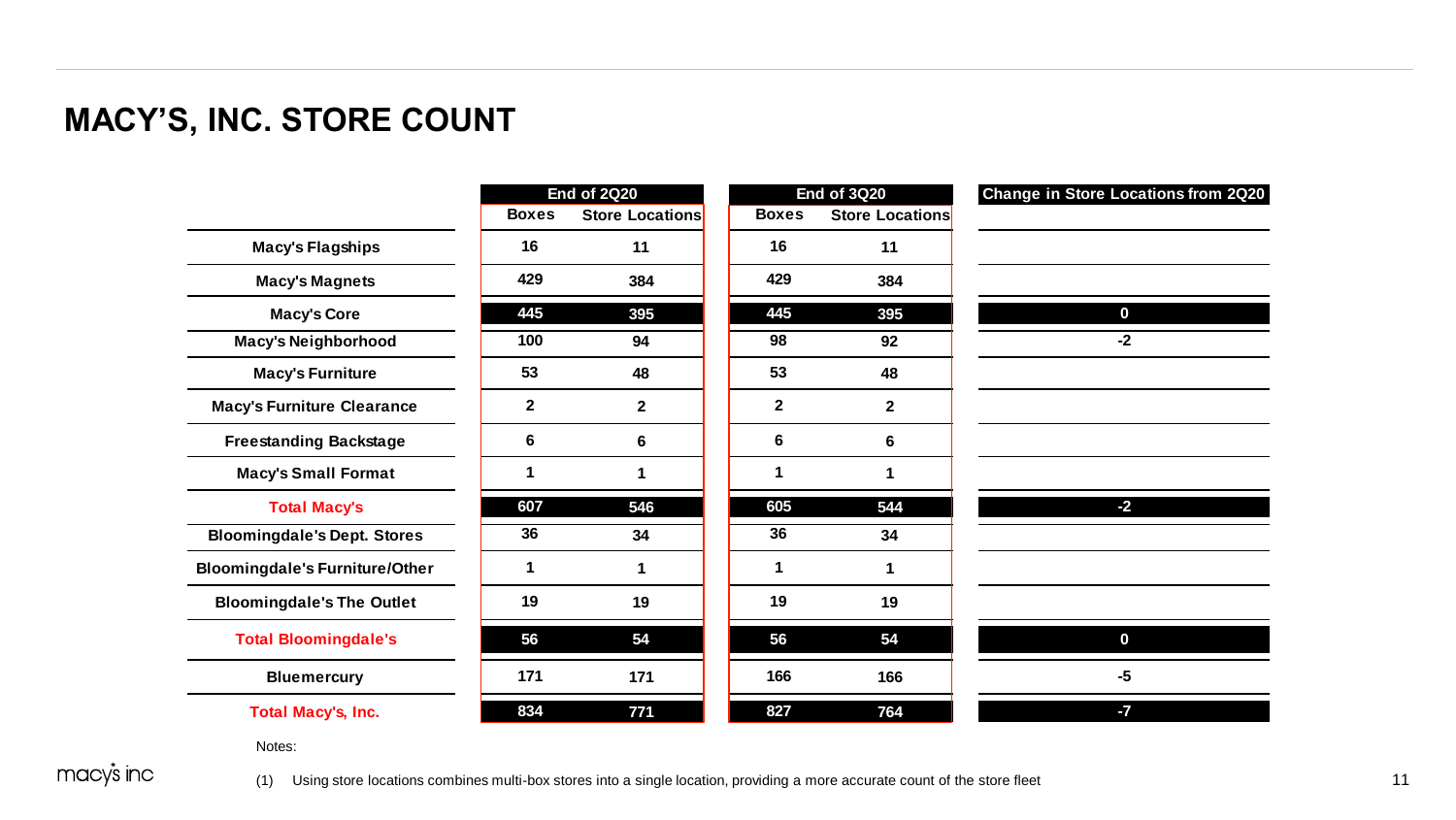## **RECONCILIATION OF GAAP TO NON-GAAP FINANCIAL MEASURES**

The company reports its financial results in accordance with U.S. generally accepted accounting principles (GAAP). However, management believes that certain non-GAAP financial measures provide users of the company's financial information with additional useful information in evaluating operating performance. Management believes that providing supplemental changes in comparable sales on an owned plus licensed basis and changes in comparable sales on an owned plus licensed basis, which includes adjusting for growth in comparable sales of departments licensed to third parties, assists in evaluating the company's ability to generate sales growth, whether through owned businesses or departments licensed to third parties, and in evaluating the impact of changes in the manner in which certain departments are operated. Earnings (loss) before interest, taxes, depreciation and amortization (EBITDA) is a non-GAAP financial measure which the company believes provides meaningful information about its operational efficiency by excluding the impact of changes in tax law and structure, debt levels and capital investment. In addition, management believes that excluding certain items from EBITDA and diluted earnings (loss) per share that are not associated with the company's core operations and that may vary substantially in frequency and magnitude from period-to-period provides useful supplemental measures that assist in evaluating the company's ability to generate earnings and to more readily compare these metrics between past and future periods.

The reconciliation of the forward-looking non-GAAP financial measure of changes in comparable sales on an owned plus licensed basis to GAAP comparable sales (i.e., on an owned basis) is in the same manner as illustrated within. In addition, the company does not provide the most directly comparable forward-looking GAAP measure of EBITDA and the effective tax rate, excluding certain items, because the timing and amount of excluded items are unreasonably difficult to fully and accurately estimate.

Non-GAAP financial measures should be viewed as supplementing, and not as an alternative or substitute for, the company's financial results prepared in accordance with GAAP. Certain of the items that may be excluded or included in non-GAAP financial measures may be significant items that could impact the company's financial position, results of operations or cash flows and should therefore be considered in assessing the company's actual and future financial condition and performance. Additionally, the amounts received by the company on account of sales of departments licensed to third parties are limited to commissions received on such sales. The methods used by the company to calculate its non-GAAP financial measures may differ significantly from methods used by other companies to compute similar measures. As a result, any non-GAAP financial measures presented herein may not be comparable to similar measures provided by other companies.

#### macy's inc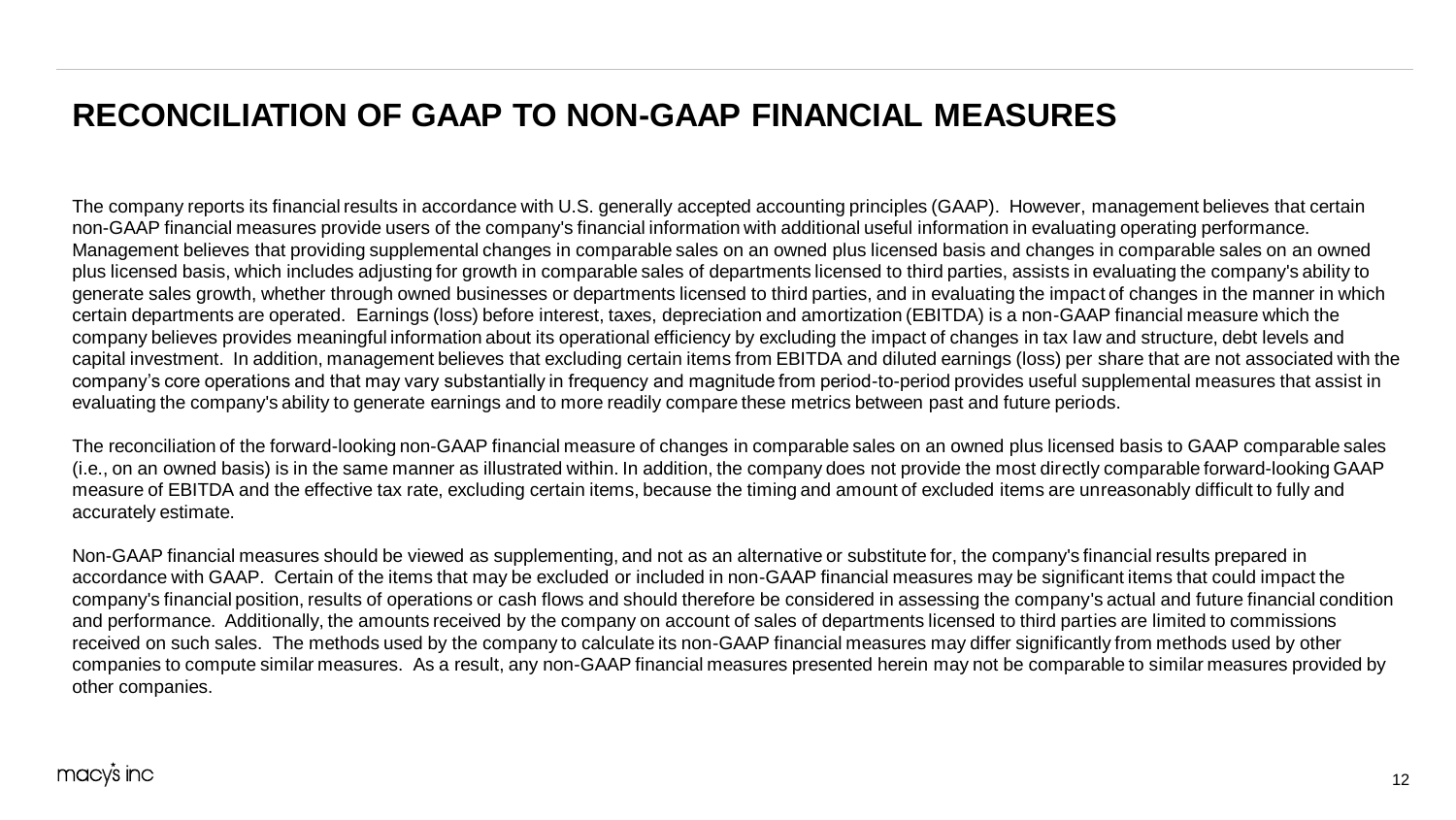#### **CHANGES IN COMPARABLE SALES**

|                                                                                        | 13 weeks<br>ended<br>October 31,<br>2020 |
|----------------------------------------------------------------------------------------|------------------------------------------|
| Decrease in comparable sales on an owned basis (Note 1)                                | $(21.0)\%$                               |
| Impact of growth in comparable sales of departments licensed to third parties (Note 2) | 0.8%                                     |
| Decrease in comparable sales on an owned plus licensed basis                           | (20.2)%                                  |

Notes:

- (1) Represents the period-to-period percentage change in net sales from stores in operation throughout the year presented and the immediately preceding year and all online sales, excluding commissions from departments licensed to third parties. Stores impacted by a natural disaster or undergoing significant expansion or shrinkage remain in the comparable sales calculation unless the store, or material portion of the store, is closed for a significant period of time. No stores have been excluded as a result of the COVID-19 pandemic. Definitions and calculations of comparable sales may differ among companies in the retail industry.
- (2) Represents the impact of including the sales of departments licensed to third parties occurring in stores in operation throughout the year presented and the immediately preceding year and all online sales in the calculation of comparable sales. The company licenses third parties to operate certain departments in its stores and online and receives commissions from these third parties based on a percentage of their net sales. In its financial statements prepared in conformity with GAAP, the company includes these commissions (rather than sales of the departments licensed to third parties) in its net sales. The company does not, however, include any amounts in respect of licensed department sales (or any commissions earned on such sales) in its comparable sales in accordance with GAAP (i.e., on an owned basis). The amounts of commissions earned on sales of departments licensed to third parties are not material to its net sales for the periods presented.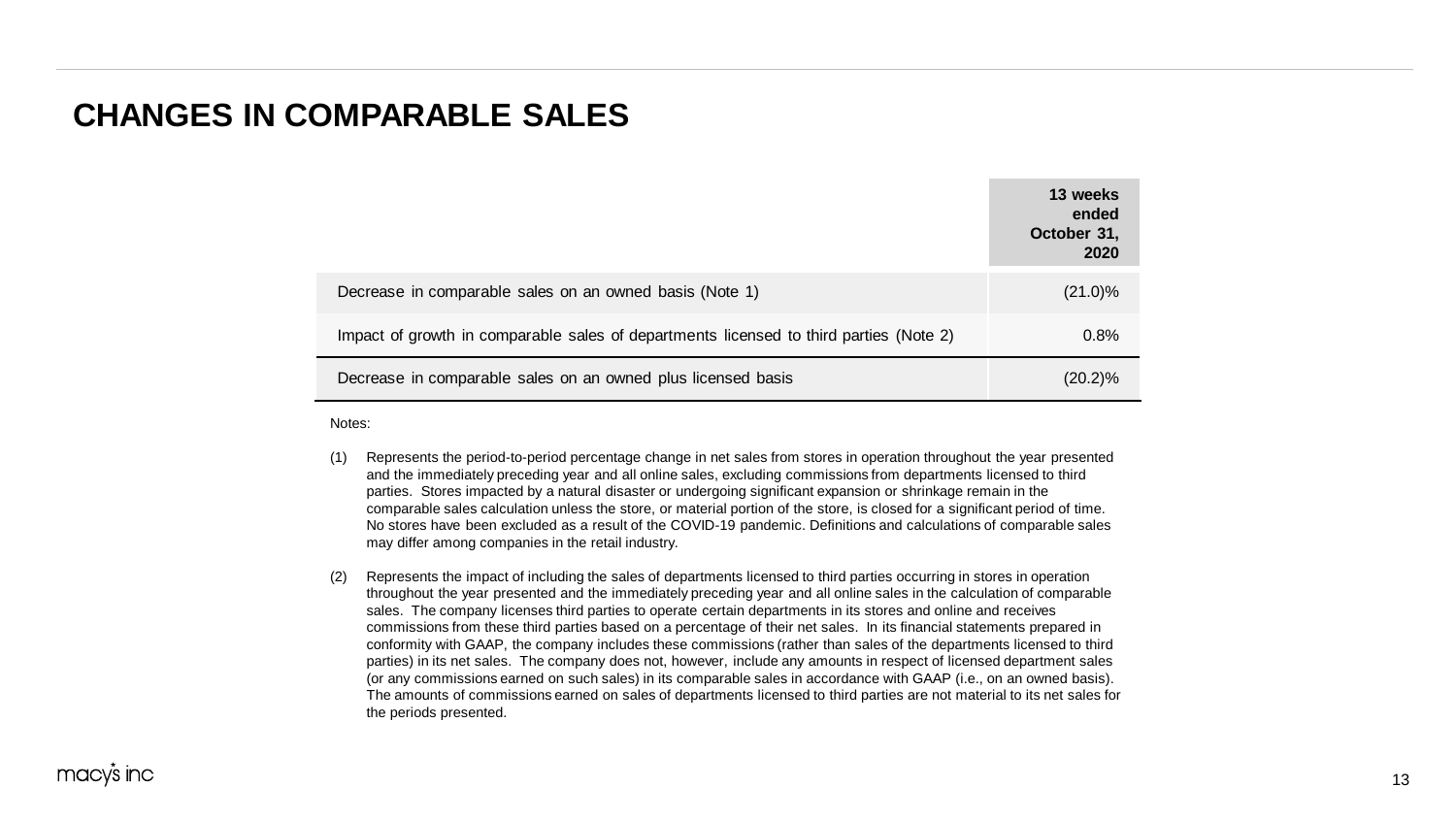## **EARNINGS BEFORE INTEREST, TAXES, DEPRECIATION, AND AMORTIZATION, EXCLUDING CERTAIN ITEMS**

| In millions                                                    | 13 weeks<br>ended<br>October 31,<br>2020 | 13 weeks<br>ended<br>November 2,<br>2019 |
|----------------------------------------------------------------|------------------------------------------|------------------------------------------|
| Most comparable GAAP measure:<br>Net income (loss)             | \$(91)                                   | \$2                                      |
| Non-GAAP measure:<br>Net income (loss)                         | \$(91)                                   | \$2                                      |
| Interest expense, net                                          | 80                                       | 48                                       |
| Federal, state and local income tax benefit                    | (126)                                    | (2)                                      |
| Depreciation and amortization                                  | 250                                      | 252                                      |
| Earnings before interest, taxes, depreciation and amortization | \$113                                    | \$300                                    |
| Settlement charges                                             | 26                                       | 12                                       |
| Restructuring, impairment and other costs                      | 20                                       | 13                                       |
| <b>Adjusted EBITDA</b>                                         | \$159                                    | \$325                                    |